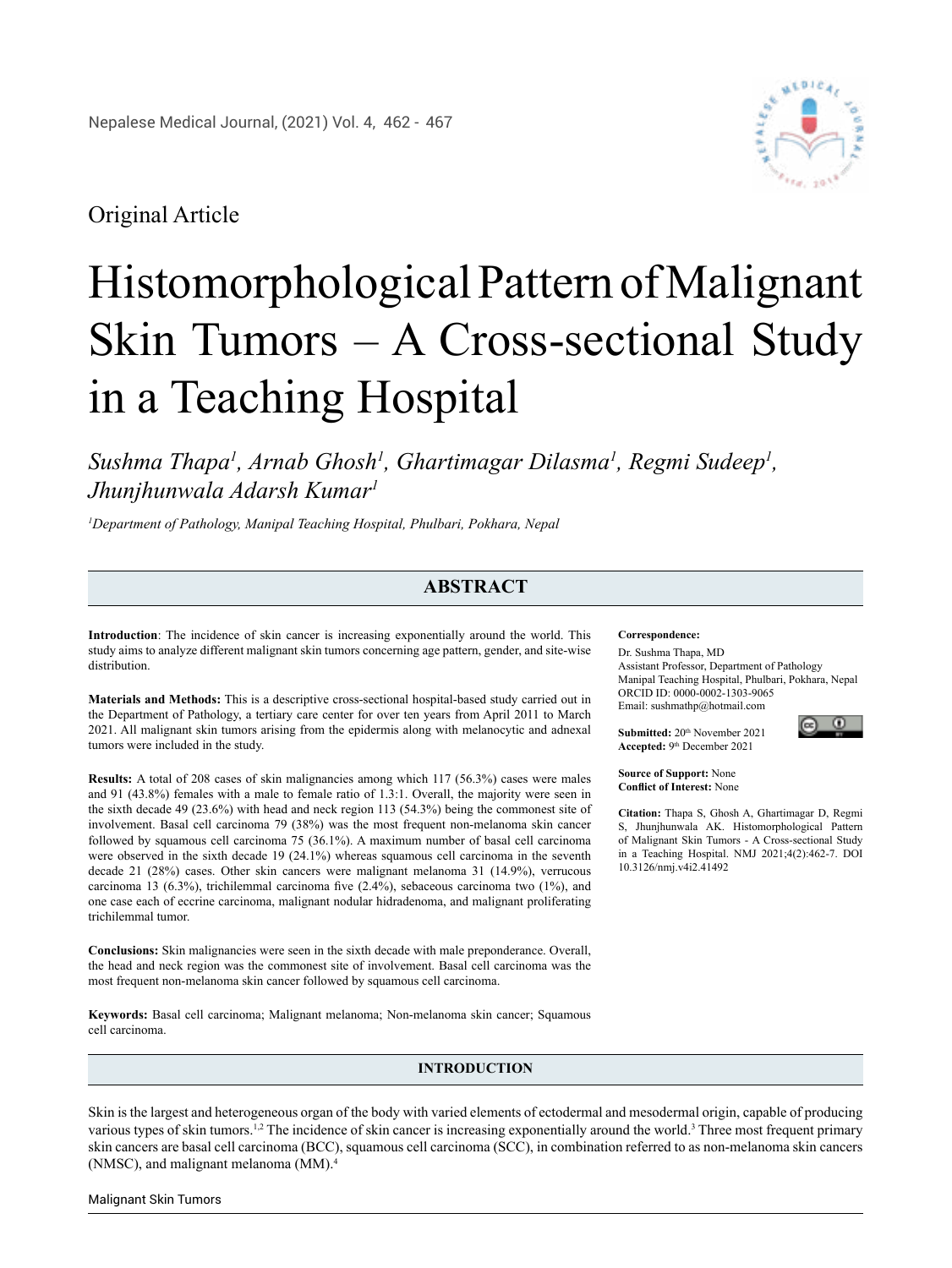The number of new cases of NMSC was found to be almost 3.7 times higher than MM.<sup>5</sup> The incidence of skin tumors varies widely in different parts of the world. The incidence of MM was highest in Europe (50.1%) whereas NMSC (46.3%) was highest in North America.<sup>5</sup> BCC was more common in Finland.<sup>6</sup> Asia showed an almost similar incidence of both NMSC and MM.<sup>7</sup> In Nepal, the true incidence of skin cancers is not established.<sup>2</sup>

Skin adnexal tumors (SAT) are of a vast and varied group that exhibits morphological differentiation towards one of the different types of adnexal epithelium present in normal skin i.e., pilosebaceous unit, eccrine and apocrine.8 Establishing a diagnosis of malignancy in SAT is important for therapeutic and prognostic purposes and it solely relies on the histological examination.<sup>9</sup>

This study aims at the analysis of different malignant skin tumors according to World Health Organization (WHO).<sup>10</sup> Frequency distribution of age pattern, gender, and site of different types of skin cancers can be an important source of etiological clues and thus was included in this study.<sup>11</sup>

#### **MATERIALS AND METHODS**

This is a descriptive cross-sectional hospital-based study of malignant skin tumors carried out in the Department of Pathology at Manipal Teaching Hospital, a tertiary care center in Pokhara, Nepal. The study included data collected over a period of 10 years, from April 2011 to March 2021. Prior ethical approval from Institutional Review Committee (IRC) was taken with Ref no MEMG/IRC/438/GA. The histopathology slides of the cases within the study period were retrieved and reviewed from the departmental data bank. The relevant clinical data (age, gender, and site) were obtained from the histopathology requisition

forms. The study included all the histopathologically diagnosed cases of malignant skin tumors arising from the epidermis along with melanocytic and adnexal tumors. All the benign and non-neoplastic skin lesions along with mesenchymal tumors, hematolymphoid tumors, neural tumors, cystic lesions, and skin secondaries were excluded from the study. The skin biopsies without adequate demographic profiles and where proper sites were not mentioned were also excluded from the study.

The skin biopsies received in the histopathology section were fixed in 10% buffered formalin for 24 hours. After noting the gross features of the specimen, multiple sections were taken. Then, they were processed and embedded in paraffin wax. Thin sections of 3-5 microns were made and stained with Hematoxylin and Eosin stain as per the standard protocol. Special stains like Masson-Fontana were employed wherever necessary. The histopathological analysis was done under light microscopy and histological classification of the tumors was done according to WHO classification guidelines of skin tumors (2018).<sup>10</sup> The data collected were entered in Microsoft Excel sheet and analyzed by using Statistical Package for the Social Sciences (SPSS) version 25 software. Descriptive statistics like mean and frequency were used to organize and analyze the data.

#### **RESULTS**

This study included 208 cases of histologically diagnosed malignant skin tumors which comprised 35.9% of the total 580 cases of skin neoplasms received during the study period. There were 117 (56.3%) males and 91 (43.8%) females with a male to female ratio of 1.3:1. The age ranged from 8 years to 96 years with a mean of 63.24 years. The malignant skin tumors were most frequent among the age group 61-70 years comprising of 49 (23.6%) cases followed by age group 71-80 years with 45 (21.6%) cases (Table 1).

#### **Table 1: Frequency distribution of various skin malignancies according to age group and gender**

|                            |                               | <b>AGE GROUP (Yrs)</b> |              |                  |                |           |              |           |                  |                | <b>GENDER</b>         |               |                   |       |
|----------------------------|-------------------------------|------------------------|--------------|------------------|----------------|-----------|--------------|-----------|------------------|----------------|-----------------------|---------------|-------------------|-------|
|                            | <b>DIAGNOSIS</b>              | $0 - 10$               | $11 - 20$    | $21 - 30$        | $31 - 40$      | $41 - 50$ | $51 - 60$    | $61 - 70$ | $71 - 80$        | $\frac{80}{5}$ | (n)<br>$M^*$<br>$F^+$ | equency<br>Ěĭ | Percentage<br>(%) |       |
| Keratinocytic<br>$(n=167)$ | <b>Basal cell carcinoma</b>   | $\theta$               | 4            | $\overline{2}$   | $\overline{7}$ | 4         | 17           | 19        | 13               | 13             | 36                    | 43            | 79                | 38.0  |
|                            | Squamous cell carcinoma       |                        |              |                  | 5              | 6         | 11           | 13        | 21               | 16             | 52                    | 23            | 75                | 36.1  |
|                            | Verrucous carcinoma           | $\theta$               |              | $\mathbf{0}$     | $\theta$       | $\theta$  | 3            | 5         | 4                | $\theta$       | 10                    | 3             | 13                | 6.3   |
| Melanocytic (n=31)         | Malignant melanoma            | $\mathbf{0}$           | 2            | $\overline{2}$   | 3              |           | 5            | 9         | 5                | 4              | 16                    | 15            | 31                | 14.9  |
| Adnexal $(n=10)$           | Trichilemmal carcinoma        | $\Omega$               | $\Omega$     | $\mathbf{0}$     | $\theta$       | $\Omega$  | $\theta$     |           |                  | 3              | 2                     | $\mathbf{3}$  | 5                 | 2.4   |
|                            | Sebaceous carcinoma           | $\Omega$               | $\mathbf{0}$ | $\boldsymbol{0}$ | $\mathbf{0}$   |           | $\mathbf{0}$ |           | $\boldsymbol{0}$ | $\theta$       |                       |               | 2                 | 1.0   |
|                            | <b>Eccrine</b> carcinoma      | $\Omega$               | $\theta$     | $\mathbf{0}$     | $\theta$       | $\Omega$  | $\mathbf{0}$ |           | $\Omega$         | $\Omega$       | $\theta$              |               |                   | 0.5   |
|                            | Malignant nodular hidradenoma | $\mathbf{0}$           | $\theta$     | $\mathbf{0}$     | $\theta$       | $\theta$  | $\mathbf{0}$ | $\Omega$  |                  | $\theta$       | $\theta$              |               |                   | 0.5   |
|                            | <b>Malignant PTT</b> :        | $\boldsymbol{0}$       |              | $\mathbf{0}$     | $\theta$       | $\theta$  | $\mathbf{0}$ | $\Omega$  | $\Omega$         | $\theta$       | $\theta$              |               |                   | 0.5   |
|                            | Total                         |                        | 9            | 5                | 15             | 12        | 36           | 49        | 45               | 36             | 117                   | 91            | 208               | 100.0 |

\*M - Male, †F - Female, ‡Malignant PTT – Malignant Proliferating Trichilemmal Tumor.

Overall, the head and neck region was the most common site for malignant skin tumors 113 (54.3%) followed by lower extremities 51 (24.5%) (Table 2).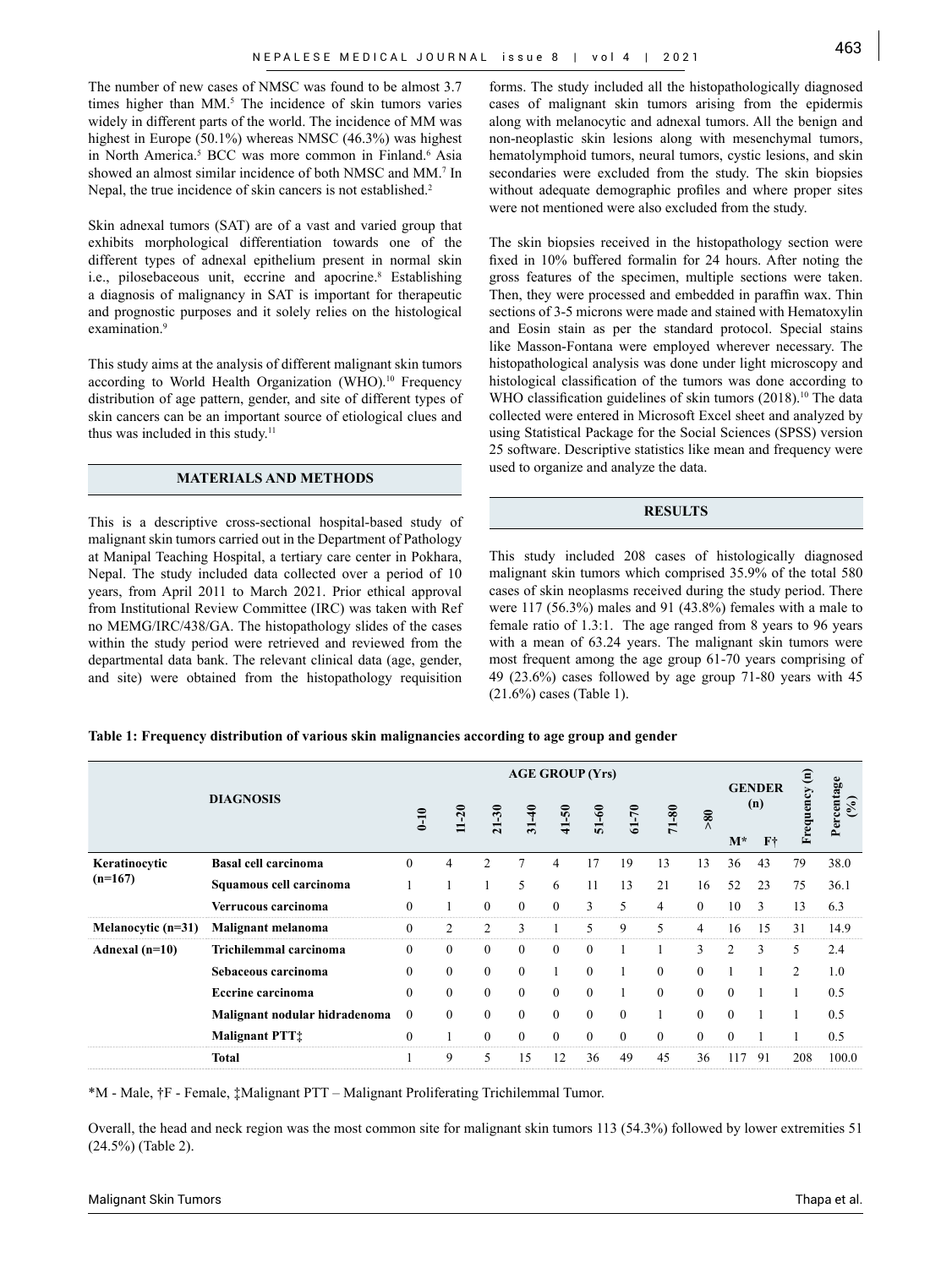|                               |                |                      |                  | SITE(n)          |                      |                      |                   |           |
|-------------------------------|----------------|----------------------|------------------|------------------|----------------------|----------------------|-------------------|-----------|
| <b>DIAGNOSIS</b>              | head &<br>neck | extremities<br>lower | Ano-genital      | trunk            | extremities<br>upper | clavicular<br>Supra- | gluteal<br>region | Total (n) |
| <b>Basal cell carcinoma</b>   | 75             |                      | $\boldsymbol{0}$ | 2                | $\mathbf{0}$         |                      | $\boldsymbol{0}$  | 79        |
| Squamous cell carcinoma       | 29             | 21                   | 18               | 2                | 2                    |                      | $\overline{c}$    | 75        |
| Malignant melanoma            | 1              | 24                   | $\boldsymbol{0}$ | 1                | 5                    | $\boldsymbol{0}$     | $\boldsymbol{0}$  | 31        |
| Verrucous carcinoma           | 3              | 5                    | $\boldsymbol{2}$ | 3                | $\boldsymbol{0}$     | $\boldsymbol{0}$     | $\boldsymbol{0}$  | 13        |
| Trichilemmal carcinoma        | 3              | $\mathbf{0}$         |                  |                  | $\mathbf{0}$         | $\boldsymbol{0}$     | $\boldsymbol{0}$  | 5         |
| Sebaceous carcinoma           | $\mathbf{0}$   | $\mathbf{0}$         | $\boldsymbol{0}$ |                  | 1                    | $\mathbf{0}$         | $\boldsymbol{0}$  | 2         |
| <b>Eccrine</b> carcinoma      |                | $\boldsymbol{0}$     | $\mathbf{0}$     | $\boldsymbol{0}$ | $\mathbf{0}$         | $\boldsymbol{0}$     | $\boldsymbol{0}$  |           |
| Malignant nodular hidradenoma | $\mathbf{0}$   | $\boldsymbol{0}$     | $\boldsymbol{0}$ |                  | $\mathbf{0}$         | $\boldsymbol{0}$     | $\boldsymbol{0}$  |           |
| Malignant PTT*                |                | $\boldsymbol{0}$     | $\boldsymbol{0}$ | $\boldsymbol{0}$ | $\boldsymbol{0}$     | $\boldsymbol{0}$     | $\boldsymbol{0}$  |           |
| <b>Total</b>                  | 113            | 51                   | 21               | 11               | 8                    | $\overline{2}$       | $\overline{c}$    | 208       |

#### **Table 2: Frequency distribution of skin malignancies according to the site of involvement**

\*Malignant PTT – Malignant Proliferating Trichilemmal Tumor.

In the current study, category-wise distribution of malignant skin tumors showed that the majority were keratinocytic 167 (80.3%) followed by melanocytic 31 (14.9%) and adnexal 10 (4.8%) origin. The incidence of BCC was more among the keratinocytic tumor comprising 79 (38%) cases followed by SCC with 75 (36.1%) cases. There was a female predominance of 43 (54.4%) in the BCC whereas males were 52 (69.3%) in cases of SCC. The majority of BCC were observed in the age group of  $61 - 70$ years 19 (24.1%) whereas SCC was more common in the age group of  $71 - 80$  years with 21 (28%) cases. In the current study, both the BCC and SCC were commonly seen in the head and neck region comprising 75 (94.9%) and 29 (38.7%) respectively whereas the majority of the MM were encountered in the lower extremities 24 (77.4%). Histologically, 61 (81.3%) cases of SCC were diagnosed as well-differentiated SCC and 14 (18.7%) cases as moderately differentiated SCC. Nodular or solid type (63.3%) was the predominant histological type of BCC in the current study. A total of 13 (6.3%) cases of verrucous carcinoma were observed with male predominance and mainly seen in the sixth decade (38.5%) of life.

In this study, there were a total of 31 (14.9%) cases of MM with male preponderance 16 (51.6%) and were commonly encountered among the age group of  $61 - 70$  years 9 (29%). Histologically, the majority of the cases were of nodular type (48.4%). Among the 31 cases, Breslow thickness was mentioned only in 21 cases. The majority of the cases were of high-risk category 11(52.4%) followed by intermediate risk 9 (42.9%) and one (4.7%) case was of low-risk category.

With regard to the malignant adnexal tumor, trichilemmal carcinoma was the most common tumor comprising of five (2.4%) cases followed by sebaceous carcinoma two (1%) cases. There was one case each of eccrine carcinoma, malignant nodular hidradenoma, and malignant proliferating trichilemmal tumor (PTT) respectively.

#### **DISCUSSION**

Skin cancers are relatively uncommon malignancies worldwide but their incidence has increased dramatically over the last few decades.5,12 BCC and SCC, which are commonly referred to as NMSC, and MM are the three most frequent primary skin cancers.4 Though the incidence of skin cancers varies widely in different parts of the world,<sup>5,6</sup> its true incidence in Nepal has not been established.<sup>2</sup> The incidence of NMSC is more than three times that of other cancers in Australia<sup>13</sup> and is higher than that of any other cancers in the USA.14 The incidence of NMSC (BCC and SCC) is much more common than melanoma in this study and other studies of Nepal.<sup>2,15,16</sup>

Malignant skin tumors occur mainly in the sixth, seventh, and later decades which coincide with the present study where the majority were in the sixth decade (23.6%) of life followed by the seventh decade  $(21.6\%)$ .<sup>17-19</sup> The frequency of skin cancers in men and women is different. The current study shows male preponderance comparable to other studies.1,18-20 This may be due to certain risk factors for males such as increased outdoor activity, prolonged exposure to sunlight, trauma, and occupation such as farmers.<sup>21</sup> Skin cancers occur mainly in the sun-exposed areas and the face and neck areas of the body.18-20,22 The current study also shows 54.3% of the reported skin cancers in the head and neck region which demonstrate the major influence of sun exposure in the development of skin cancers.

In this study, BCC was the most frequently diagnosed skin cancer followed by SCC and this finding is consistent with the studies done in other parts of Nepal<sup>2</sup> and other Asian countries<sup>23-26</sup> as well as Caucasian populations,<sup>27</sup> Whereas, various other studies found SCC as the most prevalent skin malignancy.11,12,20,28,29

The majority of BCC were observed in the sixth decade of life 19 (24.1%) whereas SCC was more common in the seventh decade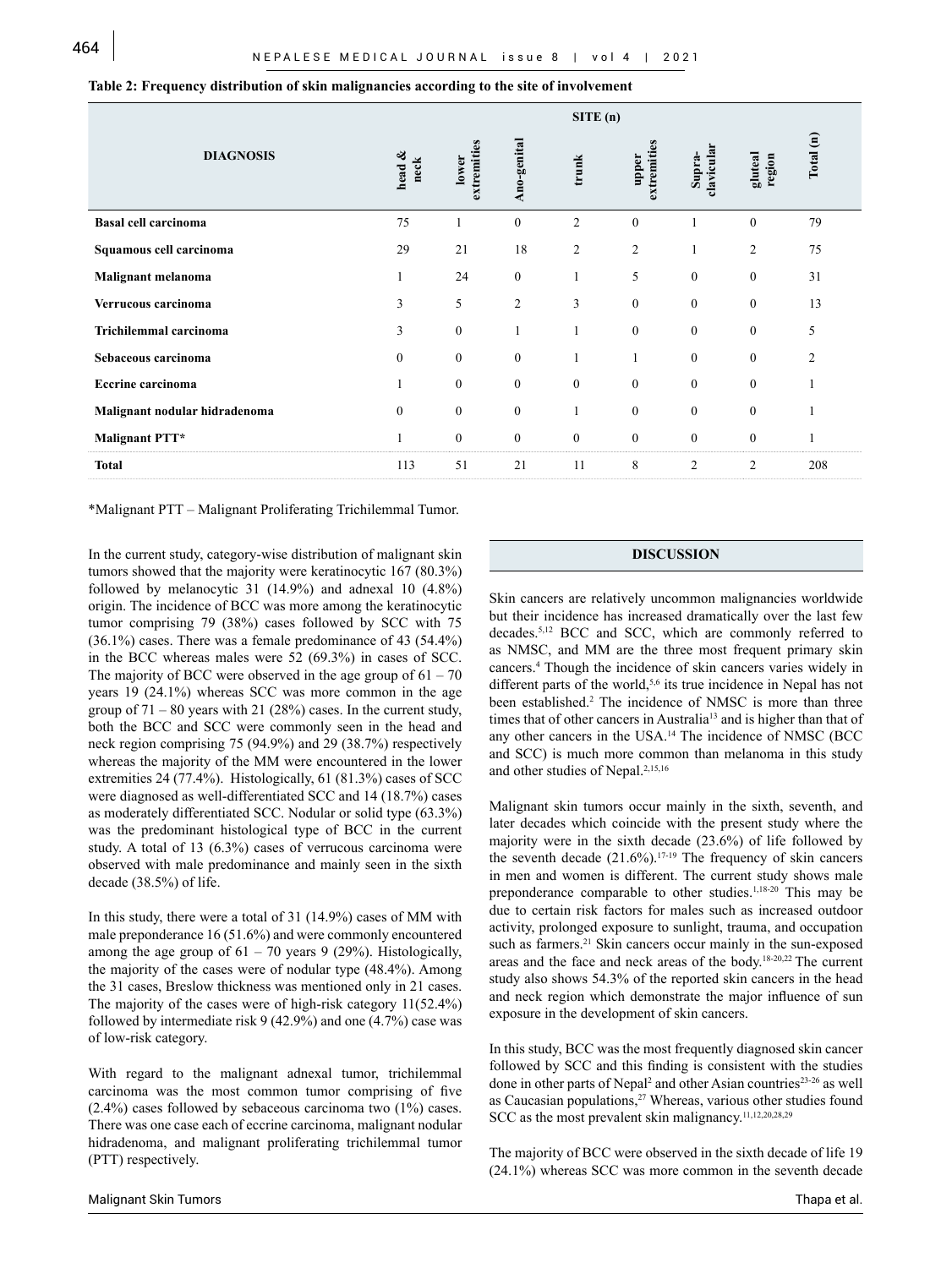21 (28%). Rajbhar et al. and Laishram et al. found maximum cases of BCC in the seventh decade with occurrences of 44.44% and 30% respectively.1,7 Furthermore, in the study of Adinarayan and Krishnamurthy, the majority of cases of BCC were encountered in the seventh and eighth decades.<sup>30</sup> Similar to this study, Rajbhar et al. and Laishram et al. also found a majority of cases of SCC in the seventh decade.<sup>1,7</sup>

There was a female preponderance of BCC in the present study which is similar to the observations of other studies done by Laishram et al.,<sup>1</sup> Rajbhar et al.,<sup>7</sup> Souza et al.,<sup>31</sup> Kumar et al.<sup>32</sup> and Saldanha et al.<sup>33</sup> In this study, SCC was commonly observed in the male which is consistent with the studies done by few other studies.1,7,30,34,35 Concerning the site of involvement, both BCC and SCC were found commonly in the skin of the head and neck region of the body similar to other studies done in Nepal and other Asian studies.<sup>2,24,25</sup> In contradiction to this study, Rajbhar et al. reported lower extremities as the commonest site of involvement for SCC.7 This area of the body is the most sunexposed area which is the main environmental etiological factor for these tumors. Ultraviolet rays act by inducing DNA mutations and immunosuppressants, leading to uncontrolled growth and tumor formation.<sup>36</sup>

In the current study, 81.3% of SCC cases were diagnosed as well-differentiated SCC histologically similar to the study done by Rajbhar et al. where among 21 cases of SCC, 80.95% were diagnosed as well-differentiated.7 Laishram et al. in their study of 40 cases found 65% cases as well-differentiated SCC.1 Nodular or solid type (63.3%) was the predominant histological type of BCC in the current study as observed by other studies by Rajbhar et al.,<sup>7</sup> Adinarayan and Krishnamurthy,<sup>30</sup> Saldanha et al.<sup>33</sup> and Malhotra et al.37 In addition, Laishram et al. and Souza et al. also reported nodular type as the most common type.<sup>1,31</sup> There were 12 cases of basosquamous carcinoma in the current study whereas in the study done by Rajbhar et al. and Saldanha et al. there were two and three cases respectively.<sup>7,33</sup>

Melanoma is the most lethal cutaneous malignancy. Although it comprises about 3% of all skin cancers, it accounts for about 75% of all skin cancer deaths.38 In the present study, it was the third most common lesion similar to the study done by Laishram et al.1 Whereas, Adhikari et al. observed MM as the fifth common skin cancer comprising 3.3%.<sup>2</sup> The sixth decade (29%) was the presenting age group in the current study similar to the studies done by Katalinic et al.<sup>39</sup> and Mukhopadhyay et al.<sup>40</sup> In contrast, Laishram et al.,<sup>1</sup> Rajbhar et al.,<sup>7</sup> Chaya et al.<sup>34</sup> and Gundalli et al.<sup>41</sup> reported melanoma most frequently in the seventh decade. In this study, a majority (51.6%) of MM cases were observed in males

similar to the study done by Sharma et al.<sup>42</sup> whereas Talley et al.<sup>43</sup>  $(63.9\%)$  and Gundalli et al.<sup>41</sup>  $(66.7\%)$  found female preponderance in their studies. Similar to the other studies, the current study also showed lower extremities as the commonest site of involvement for melanoma.2,41,40,44-46 Other studies stated that the frequency of melanoma was more in higher socioeconomic groups and indoor workers where the most common site was found to be back in men and lower limbs in women.47,48 This may be due to the nature of exposure to sunlight necessary for the development of melanoma which appears to differ from that of NMSC. Breslow thickness of the tumor is the single most important factor in predicting survival of patients in MM and is measured from the granular layer to the deepest tumor cell.7 In the current study, out of 31 cases, Breslow thickness was studied in 21 cases and the majority was found to be of high-risk category 11 (52.4%). Whereas in the study done by Soong et al., 60% of the patients had tumor thickness of more than 2.5 mm and none had thin melanoma.49

There were a total of 13 (6.3%) cases of verrucous carcinoma with male predominance and mainly seen in the sixth decade (38.5%). The majority showed involvement of the lower extremities (38.5%). In contrast to our study, Adhikari et al. observed one (1.7%) case of verrucous carcinoma in a female patient involving the lower extremity.<sup>2</sup> Adhlakha et al. reported five (10.9%) cases of verrucous carcinoma.12

The skin adnexal malignancies are relatively rarer and most of them arise in the head and neck region as this area is rich in appendages.<sup>1</sup> In contrast to the other studies, the maximum number of trichilemmal carcinoma (2.4%) was observed in the current study.12 There were two cases of sebaceous carcinoma in the current study similar to the study done by Radhika et al.<sup>50</sup> Vani et al. observed four cases of sebaceous carcinoma.<sup>51</sup>

#### **CONCLUSIONS**

The majority of the skin malignancies were encountered in the sixth decade with male preponderance. Overall, the head and neck region was the most common site of involvement. BCC was the commonest NMSC followed by SCC. A maximum number of BCC were observed in the sixth decade whereas SCC was in the seventh decade. BCC showed female predominance while SCC was mainly seen in males. MM was the third common skin cancer with male predominance and was mainly seen in the sixth decade of life. Both BCC and SCC were commonly seen in the head and neck region. Trichilemmal carcinoma was the commonest skin adnexal tumor followed by sebaceous carcinoma.

#### **REFERENCES**

- Laishram RS, Banerjee A, Punyabati P, Sharma LD. Pattern of skin malignancies in Manipur, India: A 5-year histopathological review. J Pak Assoc of Dermatol 2016;20(3):128-32. [Website](http://jpad.com.pk/index.php/jpad/article/view/404)
- 2. Adhikari RC, Shah M, Jha AK. Histopathological pattern of skin cancer at tertiary referral skin health centre. J Pathol Nepal 2019;9(2):1555-9. [Crossref](https://doi.org/10.3126/jpn.v9i2.25827)
- Leiter U, Eigentler T, Garbe C. Epidemiology of skin cancer. Adv Exp Med Biol 2014;810:120-40. [Crossref](https://doi.org/10.1007/978-3-030-46227-7_6)
- 4. Leiter U, Garbe C. Epidemiology of melanoma and non-melanoma skin cancer – the role of sunlight. Adv Exp Med Biol 2008;624:89- 103. [Crossref](https://doi.org/10.1007/978-0-387-77574-6_8)
- 5. World Health Organization. International Agency for Research on Cancer. GLOBOCAN 2020: estimated cancer incidence, mortality and prevalence worldwide in 2020; 2020. [Website](https://gco.iarc.fr/today/data/factsheets/populations/900-world-fact-sheets.pdf)
- 6. Hannuksela-Svahn A, Pukkala E, Karvonen J. Basal cell skin carcinoma and other nonmelanoma skin cancers in Finland from 1956 through 1995. Arch Dermatol. 1999;135(7):781-6. [Crossref](https://doi.org/10.1001/archderm.135.7.781)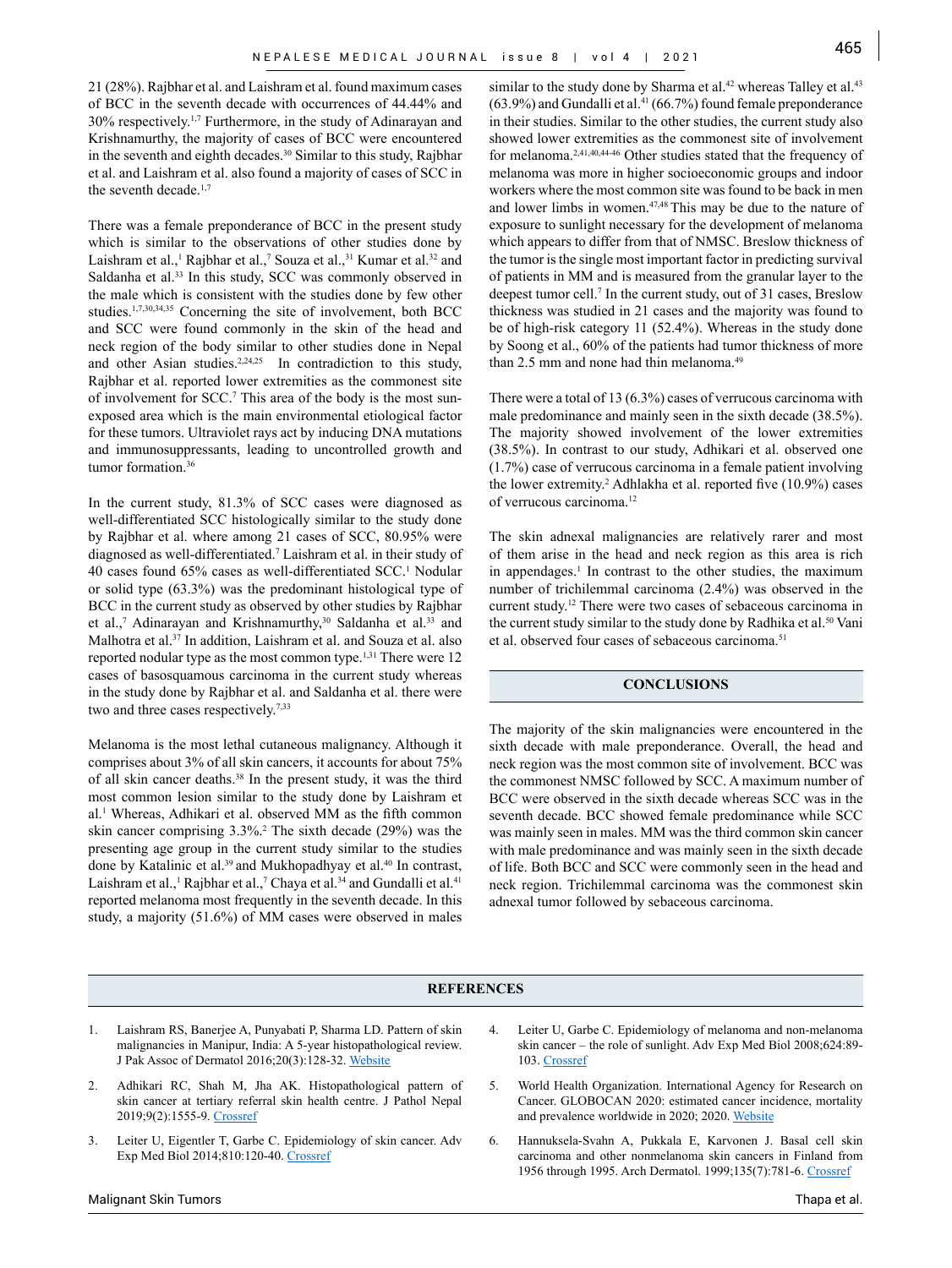- 7. Rajbhar R, Anvikar A, Sulhyan K. Clinicopathological correlation of malignant skin tumors: A retrospective study of 5 years. Int J of Health Sci 2020;14(3):18. [Website](https://pubmed.ncbi.nlm.nih.gov/32536845/)
- 8. Venugopal S, Madhu CP, Kamath BA. Malignant adnexal tumors: A rare case of cutaneous malignancy. Int J Surg 2017;4:1786- 88. [Crossref](http://dx.doi.org/10.18203/2349-2902.isj20171591)
- 9. Alshehri AA, Al-Khowailed MS, Alnuaymah FM et al. Knowledge, attitude, and practice toward evidence-based medicine among hospital physicians in Qassim region, Saudi Arabia. Int J Health Sci (Qassim) 2018;12:9-15. [Website](https://www.ncbi.nlm.nih.gov/pmc/articles/PMC5870327/)
- 10. Elder DE, Massi D, Scolyer RA, Willemza R. WHO classification of skin tumours. 4th ed. Lyon: International Agency for Research on Cancer; 2018.
- 11. LeBoit PE, Burg G, Weedon D and Sarasin A. Pathology and genetics of skin tumours. In: World health organization classification of tumours. Lyon: IARC press; 2006. Pp 1-300.
- 12. Adhlakha B, Miskin AT, Inamdar SS, Mural P. A Histomorphological Study of Malignant Skin Tumors. Int J Life Sci Scienti Res 2017;3(4):1162-6. [Website](https://iijls.com/currentissue/Histomorphological%20Study%20of%20Malignant%20Skin%20Tumors.pdf)
- 13. Marks R. Epidemiology of non-melanoma skin cancer and solar keratosis in Australia: a tale of self-immolation in Elysian fields. Australas J Dermatol. 1997;38:526-9. [Crossref](https://doi.org/10.1111/j.1440-0960.1997.tb01004.x)
- 14. Martinez JC, Otley CC. The management of melanoma and nonmelanoma skin cancer: a review for the primary care physician. Mayo Clinic Proc 2001;76:1253-65. [Crossref](https://doi.org/10.4065/76.12.1253)
- 15. Kumar A, Shrestha PR, Pun J, Thapa P, Manandhar M, Sathian B. Profile of skin biopsies and patterns of skin cancer in a tertiary care center of Western Nepal. Asian Pac J Cancer Prev. 2015;16(8):3403- 6. [Crossref](https://doi.org/10.7314/APJCP.2015.16.8.3403)
- 16. Adhikari RC, Shah M, Jha AK. Histopathological spectrum of skin diseases in a tertiary skin health and referral centre. J Pathol Nepal. 2019;9(1):1434-40. [Crossref](https://doi.org/10.3126/jpn.v9i1.23172])
- 17. Deo SV, Hazarika S, Shukla NK, Kumar S, Kar M, Samaiya A. Surgical management of skin cancers: Experience from a regional cancer centre in North India. Ind J Cancer. 2005;42(3):145-50. **[Crossref](https://doi.org/10.4103/0019-509x.17059)**
- 18. AI-Thobhani AK, Raja YA, Norman TA. The pattern and distribution of malignant neoplasms among Yemeni patients. Saudi Med J 2001;22:910-3. [Website](https://pubmed.ncbi.nlm.nih.gov/11744953/)
- 19. Alakloby OM, Bukhari IA, Shawarby MA. Histopathological pattern of non melanoma skin cancers at king Fahd hospital of the university in the eastern region of Saudi Arabia during the years 1983–2002. Cancer Ther. 2008;6:303-6. [Website](https://www.researchgate.net/publication/237458752)
- 20. Ochicha O, Edino ST, Mohammed AZ. Umar AB. Dermatological malignancies in Kano, Northern Nigeria: a histopathological review. Annal African Med 2004;3(4):188-91. [Website](https://www.ajol.info/index.php/aam/article/view/8338)
- 21. Soomro FR, Bajaj DR, Pathan GM, Abbasi P, Hussain J, Abbasi SA. Cutaneous malignant tumors: A profile of ten years at LINAR, Larkana-Pakistan. J Pak Assoc Dermatol 2010:20:128-32. [Website](http://www.jpad.com.pk/index.php/jpad/article/view/405)
- 22. Al-Maghrabi JA, Al-Ghamdi AS, Elhakeem HA. Pattern of skin cancer in Southwestern Saudi Arabia. Saudi Med J. 2004;25(6):776- 9. [Website](https://pubmed.ncbi.nlm.nih.gov/15195210/)
- 23. Omari AK, Khammash MR, Matalka I. Skin cancer trends in northern Jordan. Int J Dermatol 2006;45:384-8. [Crossref](https://doi.org/10.1111/j.1365-4632.2004.02444.x)
- 24. Albasri AM, Borhman WM. Histopathological pattern of skin cancer in Western region of Saudi Arabia. An 11 years experience. Saudi Med J 2018;39:994-8. [Crossref](https://doi.org/10.15537/smj.2018.10.22679)
- 25. Tham SN, Goh CL. Skin cancer at tertiary referral skin hospital in Singapore. Int J Dermatol 1995;34:770-6. [Crossref](https://doi.org/10.1111/j.1365-4362.1995.tb04395.x)
- 26. Noorbala MT, Kafaie P. Analysis of 15 years of skin cancer in

Malignant Skin Tumors

central Iran (Yazd). Dermatol Online J 2007;13:70-2. [Website](https://pubmed.ncbi.nlm.nih.gov/18318998/)

- 27. Urbach F. Incidence of nonmelanoma skin cancer. Dermatol Clin 1991;19:751-5. [Website](https://pubmed.ncbi.nlm.nih.gov/1934649/)
- 28. Samaila M, Adewuyi S. A histopathological analysis of cutaneous malignancies in a tropical African population. Niger J Surg Res 2006;7(3):300-4. [Website](https://www.ajol.info//index.php/njsr/article/view/12302)
- 29. Feldman SR, Dempsey JR, Grummer S. Implication of utility model for ultraviolet exposure behavior. J Am Acad Dermatol 2001;45:718-22. [Crossref](https://doi.org/10.1067/mjd.2001.117855)
- 30. Adinarayan M, Krishnamurthy SP. Clinicopathological evaluation of nonmelanoma skin cancer. Indian J Dermatol 2011;56:670-2. [Crossref](https://doi.org/10.4103/0019-5154.91826)
- 31. Souza CF, Thome EP, Menegotto PF, Schmitt JV, Shibue JR, Tarle RG. Topography of basal cell carcinoma and their correlations with gender, age and histologic pattern: A retrospective study of 1042 lesion. An Bras Dermatol 2011;86:272-7. [Crossref](https://doi.org/10.1590/S0365-05962011000200010)
- 32. Kumar S, Mahajan BB, Kaur S, Yadav A, Singh N, Singh A. A study of basal cell carcinoma in south Asians for risk factor and clinicopathological characterization: a hospital-based study. J Skin Cancer. 2014 Jan 1;2014. [Crossref](https://doi.org/10.1155/2014/173582)
- 33. Saldanha P, Shanthala PR, Upadhaya K. Cutaneous basal cell carcinoma: A morphological spectrum. Arch Med Health Sci 2015:3:24-8. [Website](https://www.amhsjournal.org/text.asp?2015/3/1/24/154935)
- 34. Chalya PL, Gilyoma JM, Kanumba ES et al. Dermatological malignancies at a university teaching hospital in North-Western Tanzania: A retrospective review of 154 cases. Tanzan J Health Res 2012:14:1-7. [Website](https://www.ajol.info//index.php/thrb/article/view/62763)
- 35. Nandyal SS, Puranik RB. Study of demographic profile of skin tumors in a tertiary care hospital. Int J of Curr Res Rev. 2014;6(16):24-8. [Website](https://www.ijcrr.com/uploads/780_pdf.pdf)
- 36. Gloster H, Neal K. Skin cancer in skin of color. J Am Acad Dermatol 2006;55:741-60. [Crossref](https://doi.org/10.1016/j.jaad.2005.08.063)
- 37. Malhotra P, Singh A, Ramesh V. Basal cell carcinoma in the North Indian population: Clinicopathologic review and immunohistochemical analysis. Indian J Dermatol Venereol Leprol. 2011;77(3):328-0. [Crossref](https://doi.org/10.4103/0378-6323.79710)
- 38. Chang DR, Amdur RT, Morris CG, Mendenhall WM. Adjuvant radiotherapy for cutaneous melanoma: comparing hypofractionation to conventional fractionation. Int J radiat Oncol Biol Phys 2006;66:1051-5. [Crossref](https://doi.org/10.1016/j.ijrobp.2006.05.056)
- 39. Katalinic A Kunze U, Schafer T. Epdemiology of cutaneous melanoma and non-melanoma skin cancer in Schleswig-Holstein, Germany: Distribution, clinical subtypes, tumour stages and localization. Br J Dermatol 2003:149:1200-6. [Crossref](https://doi.org/10.1111/j.1365-2133.2003.05554.x)
- 40. Mukhopadhyay S, Ghosh S, Siddhartha D, Mitra PK. A clinicopathological study of malignant melanoma with special reference to atypical presentation. Indian J Pathol Microbiol. 2008 Oct 1;51(4):485. [Crossref](https://doi.org/10.4103/0377-4929.43736)
- 41. Gundalli S, Kolekar R, Pai K, Kolekar A. Histopathological study of skin tumours. Int J healthc sci. 2014;2(2):155-63. [Website](https://statperson.com/Journal/ScienceAndTechnology/Article/Volume11Issue1/11_1_13.pdf)
- 42. Sharma K, Mohanti BK, Gaura R. Malignant melanoma: a retrospective series from a regional cancer centre in India. J cancer Res Ther 2009;5:173-80. [Crossref](https://doi.org/10.4103/0973-1482.57122)
- 43. Talley LI, Soong SJ, Harrison RA. Clinical outcomes of localized melanoma of the foot: A case control study. University of Alabama, University of Sydney. J Clin Epidemiol 1998;51:853-57. [Crossref](https://doi.org/10.1016/S0895-4356(98)00071-7)
- 44. Sampat MB, Sirsat MV. Malignant melanoma of the skin and mucous membranes in Indians. Indian J Cancer 1966;6:228-53. **[Website](https://pubmed.ncbi.nlm.nih.gov/5977880/)**
- 45. Budharaja SN, Pillai VC, Periyanagam WJ, Kaushik SP, Bedi BM.